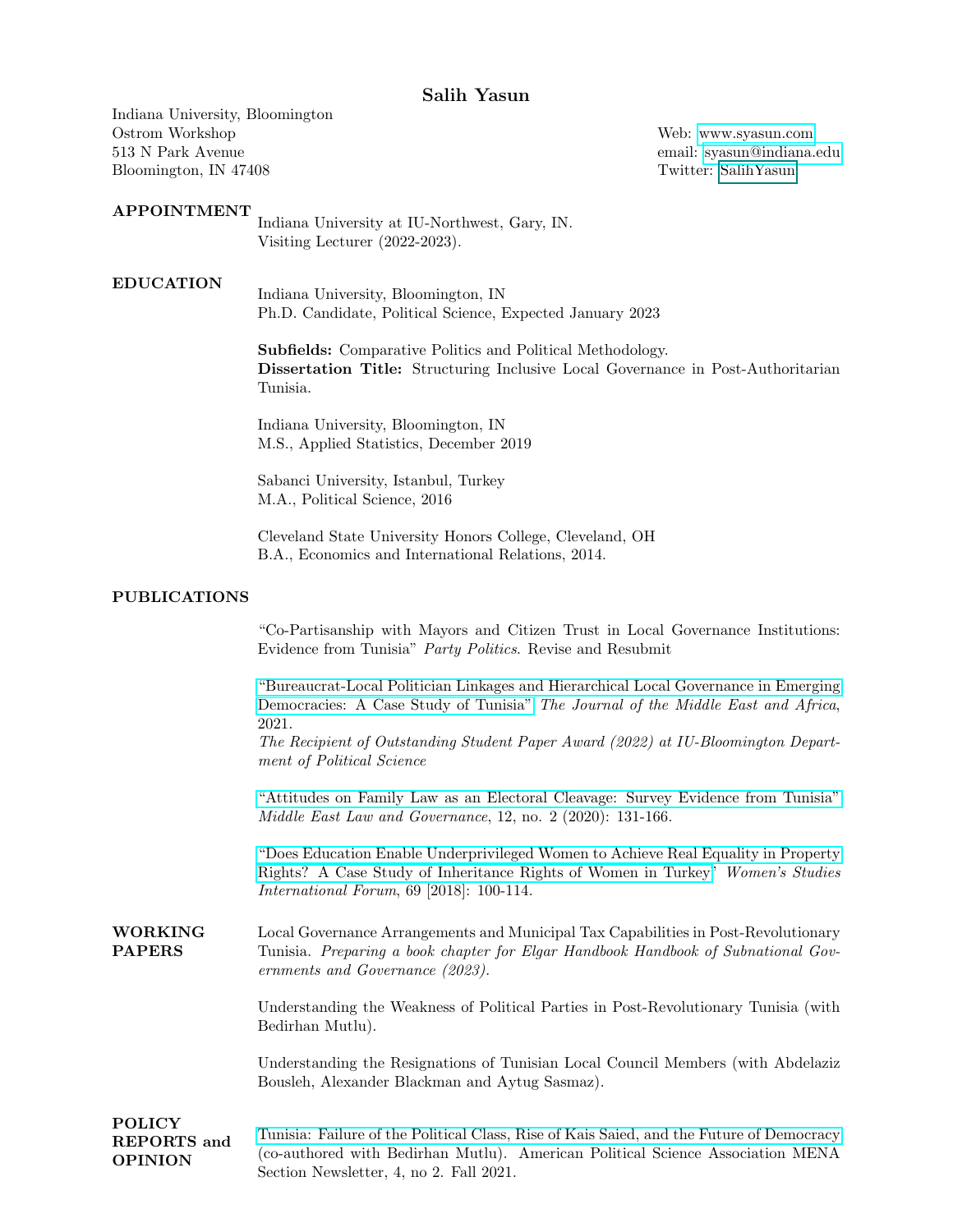["The Educational Opportunities and Challenges of Syrian Refugee Students in Turkey:](http://research.sabanciuniv.edu/29697/1/syrianrefugees.pdf) [Temporary Education Centers and Beyond"](http://research.sabanciuniv.edu/29697/1/syrianrefugees.pdf) (co-authored with Bulent Aras, Istanbul Policy Center ), 2016

["Are Islamists in the MENA more Pro-Democracy than Seculars?"](https://www.arabbarometer.org/2020/08/are-islamists-in-mena-more-pro-democracy-than-seculars/) Arab Barometer Arab Pulse Series, August 21, 2020.

["What factors explain the prevalence of municipality resignations in Tunisia?"](http://jcl-mena.org/talk-entry.php?bid=17)Dustour Talk-Journal of the Constitutional Law in the Middle East and North Africa, June 02, 2021.

["Can Saied's plan cure Tunisia's problems?"](https://www.trtworld.com/opinion/can-saied-s-plan-cure-tunisia-s-problems-50215)TRT World, July 25th, 2021. Co-authored with Bedirhan E. Mutlu.

### PUBLIC

APPEARENCES [A Short Interview on the Political Crisis in Tunisia,](https://www.youtube.com/watch?v=6GMJ9AidBwA) Al Jazeera English, September 26th, 2021

["Could Tunisia fall under a new dictatorship?](https://www.youtube.com/watch?v=V20QYRikCak&t=35s)Al Jazeera English, July 27th, 2021.

Various Appearances in Medyascope TV channel in [Turkish](https://www.youtube.com/watch?v=PgmHcFIYmJo&t=3272s) and [Arabic.](https://www.youtube.com/watch?v=phEufizyG04&t=1879s)

BOOK REVIEWSAnne Wolf, [Political Islam in Tunisia: The History of Ennahda](http://www.asmeascholars.org/publications/political-islam-in-tunisia-the-history-of-ennahda/) (ASMEA, 2018)

Ahmet Kuru, [Islam, Authoritarianism and Underdevelopment: A Global and Historical](https://journals.sagepub.com/doi/full/10.1177/00084298211000303?casa_token=TywISLd5q2AAAAAA:B-GQNIZ3FfO1tJ-GdkLPHkncNZCw8hFnCVS9i_o4Ok-1qpbilqz690DkjMxlVUSxqXatWD35Wz8v) Comparison [Studies in Religion/Sciences Religieuses, \[2021\]: 1-3.](https://journals.sagepub.com/doi/full/10.1177/00084298211000303?casa_token=TywISLd5q2AAAAAA:B-GQNIZ3FfO1tJ-GdkLPHkncNZCw8hFnCVS9i_o4Ok-1qpbilqz690DkjMxlVUSxqXatWD35Wz8v)

| <b>LANGUAGES</b>                                           | Turkish (Native), Modern Standard Arabic (Advanced), French (Research Knowledge)                                                        |
|------------------------------------------------------------|-----------------------------------------------------------------------------------------------------------------------------------------|
| <b>TEACHING</b>                                            | Introduction to Quantitative Methods (Fall 2022, Instructor at Large, Indiana University-<br>Northwest)                                 |
|                                                            | Current Foreign Policy Problems (Fall 2022, Instructor at Large, Indiana University-<br>Northwest)                                      |
|                                                            | Introduction to Political Science (Summer 2021, Instructor at Large, Ozyegin University-<br>Turkey)                                     |
|                                                            | Associate Instructor for a variety of courses in IU-Bloomington between 2016 and 2020<br>(full list available upon request).            |
| <b>REFEREE</b>                                             | Party Politics, Middle East Law and Governance, Turkish Studies, Mediterranean Pol-<br>itics, Southeast European and Black Sea Studies. |
| <b>TECHNICAL</b><br><b>SKILLS</b>                          | Proficiency in R,LaTeX, STATA.                                                                                                          |
| <b>SELECTED</b><br><b>AWARDS</b> and<br><b>FELLOWSHIPS</b> | Future Faculty Teaching Fellowship at Indiana University (2022-2023).                                                                   |
|                                                            | Ostrom Workshop at Indiana University Graduate Student Fellowship (2021-2022).                                                          |
|                                                            | Outstanding Student Paper Award, IU Bloomington (2021-2022).                                                                            |
|                                                            | The Program on Governance and Local Development (GLD) University of Gothenburg                                                          |

Research Award (2020).